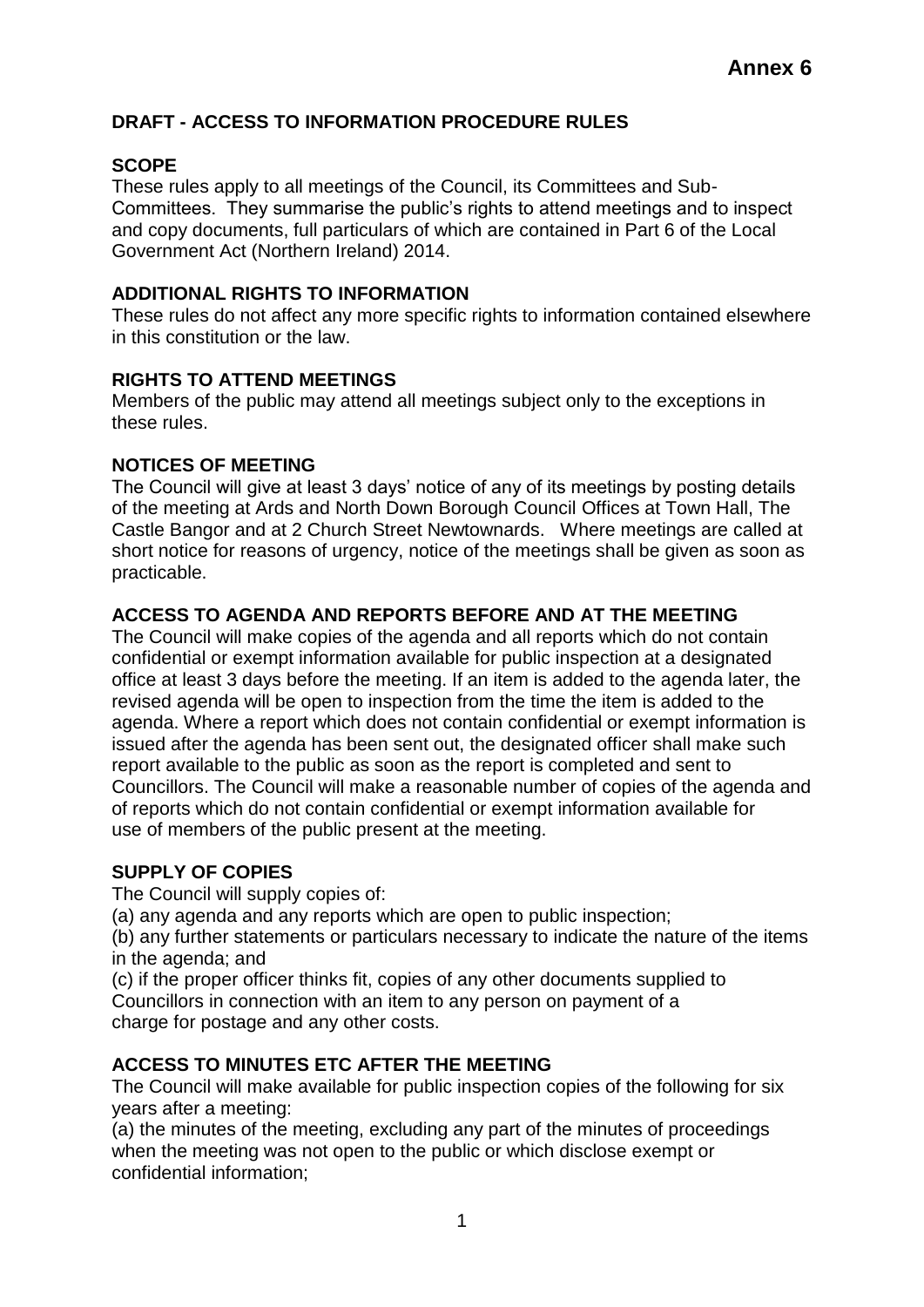(b) a summary of any proceedings not open to the public where the minutes open to inspection would not provide a reasonably fair and coherent record;

- (c) the agenda for the meeting; and
- (d) reports relating to items when the meeting was open to the public.

Also the Council will (subject to copyright of any person other than the Council) supply copies or extracts of any of the above on payment of such reasonable copying fee as may be required.

# **8. BACKGROUND PAPERS**

#### **List of background papers**

The proper officer will set out in every report a list of those documents (called background papers) relating to the subject matter of the report which in his/her opinion:

(a) disclose any facts or matters on which the report or an important part of the report is based; and

(b) have been relied on to a material extent in preparing the report but do not include published works or those which disclose exempt or confidential information (as defined in Rule 9).

## **Public inspection of background papers**

The Council will make available for public inspection for four years after the date of the meeting one copy of each of the documents on the list of background papers and (subject to copyright of any person other than the Council) supply a copy or an extract on payment of such reasonable copying fee as may be required.

#### **EXCLUSION OF ACCESS BY THE PUBLIC TO MEETINGS Confidential information – requirement to exclude public**

The public must be excluded from meetings whenever it is likely in view of the nature of the business to be transacted or the nature of the proceedings that confidential information (defined at Rule 9.3 below) would be disclosed.

## **Exempt information – discretion to exclude public**

The public may be excluded from meetings whenever it is likely in view of the nature of the business to be transacted or the nature of the proceedings that exempt information (defined at Rule 9.4 below) would be disclosed.

Where the meeting will determine any person's civil rights or obligations, or adversely affect their possessions, Schedule 1 Part 1 Article 6 of the Human Rights Act 1998 ("Right to a Fair Trial") may be applicable. In such cases there is a presumption that the relevant part of the meeting will be held in public unless a partial or completely private hearing is deemed necessary for one of the reasons specified in Article 6. These reasons include cases where exclusion of the public is considered to be required in the interests of juveniles or for the protection of the private life of the parties.

## **Meaning of confidential information**

Confidential information means information given to the Council by a Government Department on terms which forbid its public disclosure or information the public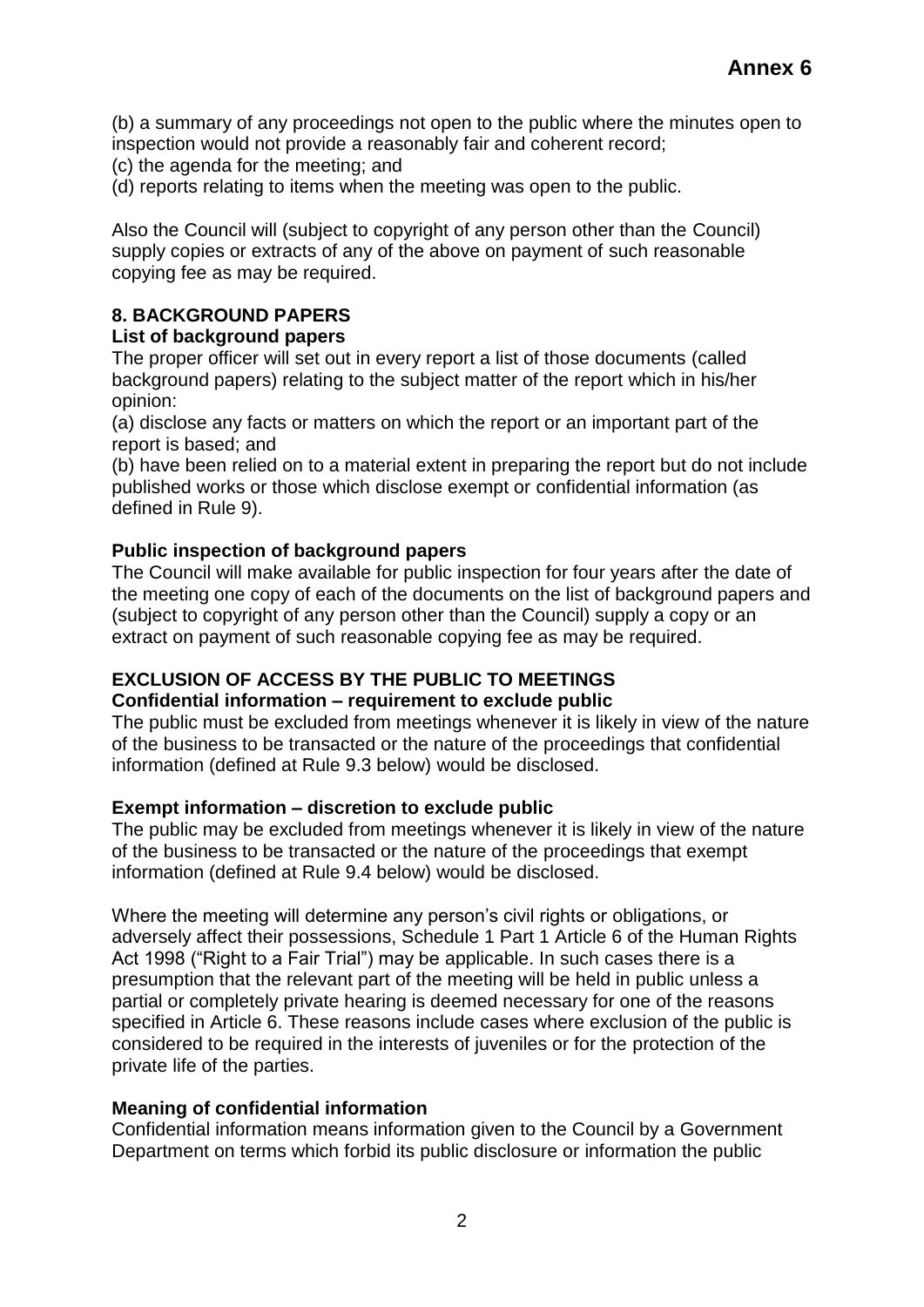disclosure of which is prohibited by or under any enactment or by the order of a Court.

# **Meaning of exempt information**

Exempt information means information falling within the following 7 categories in column 1 below (subject to any qualifications in column 2 below):

| <b>Category</b>                                                                                                                                                                                                               | <b>Qualifications</b>                                                                                                                                                                                                                                                                                                                                                                                                                                                                                                                                                                                                                                                                                                                                                                                                                                                                                                           |
|-------------------------------------------------------------------------------------------------------------------------------------------------------------------------------------------------------------------------------|---------------------------------------------------------------------------------------------------------------------------------------------------------------------------------------------------------------------------------------------------------------------------------------------------------------------------------------------------------------------------------------------------------------------------------------------------------------------------------------------------------------------------------------------------------------------------------------------------------------------------------------------------------------------------------------------------------------------------------------------------------------------------------------------------------------------------------------------------------------------------------------------------------------------------------|
| 1. Information relating to any<br>individual.                                                                                                                                                                                 | Information is not exempt information if it<br>relates to proposed development for which the<br>local planning authority may grant itself<br>planning permission pursuant to Section 79 of<br>the Planning Act (Northern Ireland) 2011The<br>information may be treated as exempt<br>information if and so long as, in all the<br>circumstances of the case, the public interest in<br>maintaining the exemption outweighs the public<br>interest in disclosing the information.                                                                                                                                                                                                                                                                                                                                                                                                                                                |
| 2. Information which is likely to<br>reveal the<br>identity of any individual.                                                                                                                                                | Information is not exempt information if it<br>relates to proposed development for which the<br>local planning authority may grant itself<br>planning permission pursuant to Section 79 of<br>the Planning Act (Northern Ireland) 2011<br>The information may be treated as exempt<br>information if and so long as, in all the<br>circumstances of the case, the public interest in<br>maintaining the exemption outweighs the public<br>interest in disclosing the information.                                                                                                                                                                                                                                                                                                                                                                                                                                               |
| 3. Information relating to the<br>financial or business affairs of any<br>particular person<br>(including the authority holding<br>that information).<br>This includes contemplated as well<br>as past or current activities. | Information within paragraph 3 is not exempt by<br>virtue of paragraph 3 if it is required to be (a)<br>registered under any one of the following:-<br>the Companies Acts (as defined in section 2 of<br>the Companies Act 2006), the Friendly<br>Societies Acts of 1974 or 1992, the Industrial<br>and Provident Societies Acts 1965 to 1978, or<br>the Charities Act 2011 or<br>(b) recorded in the public file of any building<br>society under the Building Societies Act 1986.<br>Information is not exempt information if it<br>relates to proposed development for which the<br>local planning authority may grant itself<br>planning permission pursuant to Section 79 of<br>the Planning Act (Northern Ireland) 2011. The<br>information may be treated as exempt.<br>information if and so long as, in all the<br>circumstances of the case, the public interest in<br>maintaining the exemption outweighs the public |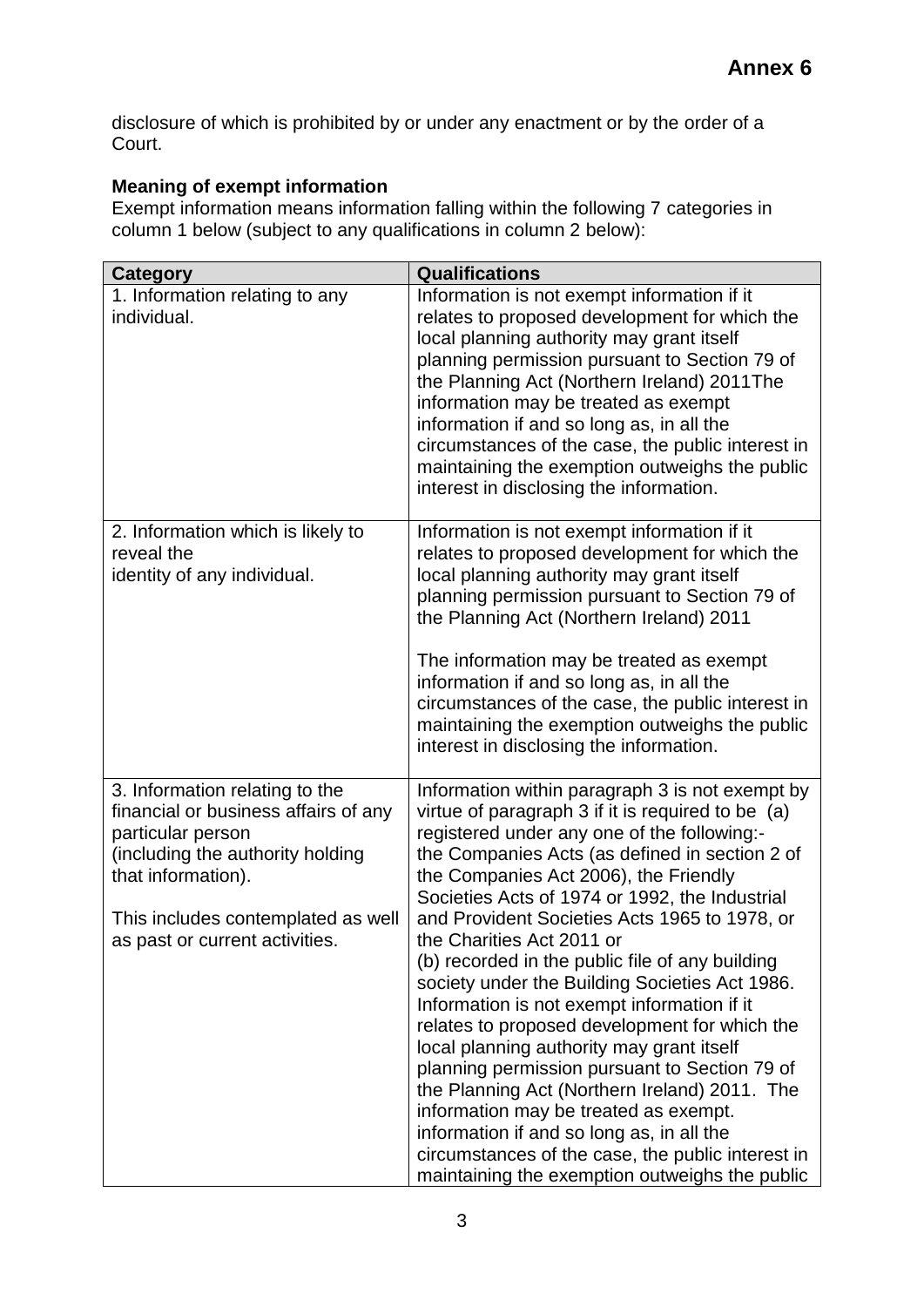| <b>Category</b>                                                                                                                                                                                                                                                                                                                                                                                                                                                                                                                                                                                                                                                                       | <b>Qualifications</b>                                                                                                                                                                                                                                                                                                                                                                                                                                                              |
|---------------------------------------------------------------------------------------------------------------------------------------------------------------------------------------------------------------------------------------------------------------------------------------------------------------------------------------------------------------------------------------------------------------------------------------------------------------------------------------------------------------------------------------------------------------------------------------------------------------------------------------------------------------------------------------|------------------------------------------------------------------------------------------------------------------------------------------------------------------------------------------------------------------------------------------------------------------------------------------------------------------------------------------------------------------------------------------------------------------------------------------------------------------------------------|
|                                                                                                                                                                                                                                                                                                                                                                                                                                                                                                                                                                                                                                                                                       | interest in disclosing the information.                                                                                                                                                                                                                                                                                                                                                                                                                                            |
| 4. Information relating to any<br>consultations or negotiations, or<br>contemplated consultations or<br>negotiations, in connection with<br>any labour relations matters<br>arising between the Council or a<br>Minister of the Crown and<br>employees of, or officer-holders<br>under the Council.<br>Labour relations matter means-<br>(a) any of the matters specified in<br>paragraphs (a)<br>to $(g)$ of section 218 $(1)$ of the<br><b>Trade Union and Labour Relations</b><br>(Consolidation) Act 1992 (matters<br>which may be the subject of a<br>trade dispute within the meaning<br>of the That Act) or (b) any dispute<br>about a matter falling within<br>paragraph (a). | Information is not exempt information if it<br>relates to proposed development for which the<br>local planning authority may grant itself<br>planning permission pursuant to Section 79 of<br>the Planning Act (Northern Ireland) 2011.<br>The information may be treated as exempt<br>information if and so long as, in all the<br>circumstances of the case, the public interest in<br>maintaining the exemption outweighs the public<br>interest in disclosing the information. |
| 5. Information in respect of which<br>a claim to legal professional<br>privilege could be<br>maintained in legal proceedings.                                                                                                                                                                                                                                                                                                                                                                                                                                                                                                                                                         | Information is not exempt information if it<br>relates to proposed development for which the<br>local planning authority may grant itself<br>planning permission pursuant to Section 79 of<br>the Planning Act (Northern Ireland) 2011.<br>The information may be treated as exempt<br>information if and so long as, in all the<br>circumstances of the case, the public interest in<br>maintaining the exemption outweighs the public<br>interest in disclosing the information. |
| 6. Information which reveals that<br>the authority proposes $-$ (a) to give<br>under any enactment a notice<br>under or by virtue of which<br>requirements are imposed on a<br>person; or (b) to make an order or<br>direction under any enactment.                                                                                                                                                                                                                                                                                                                                                                                                                                   | Information is not exempt information if it<br>relates to proposed development for which the<br>local planning authority may grant itself<br>planning permission pursuant to Section 79 of<br>the Planning Act (Northern Ireland) 2011.<br>The information may be treated as exempt<br>information if and so long as, in all the<br>circumstances of the case, the public interest in<br>maintaining the exemption outweighs the public<br>interest in disclosing the information. |